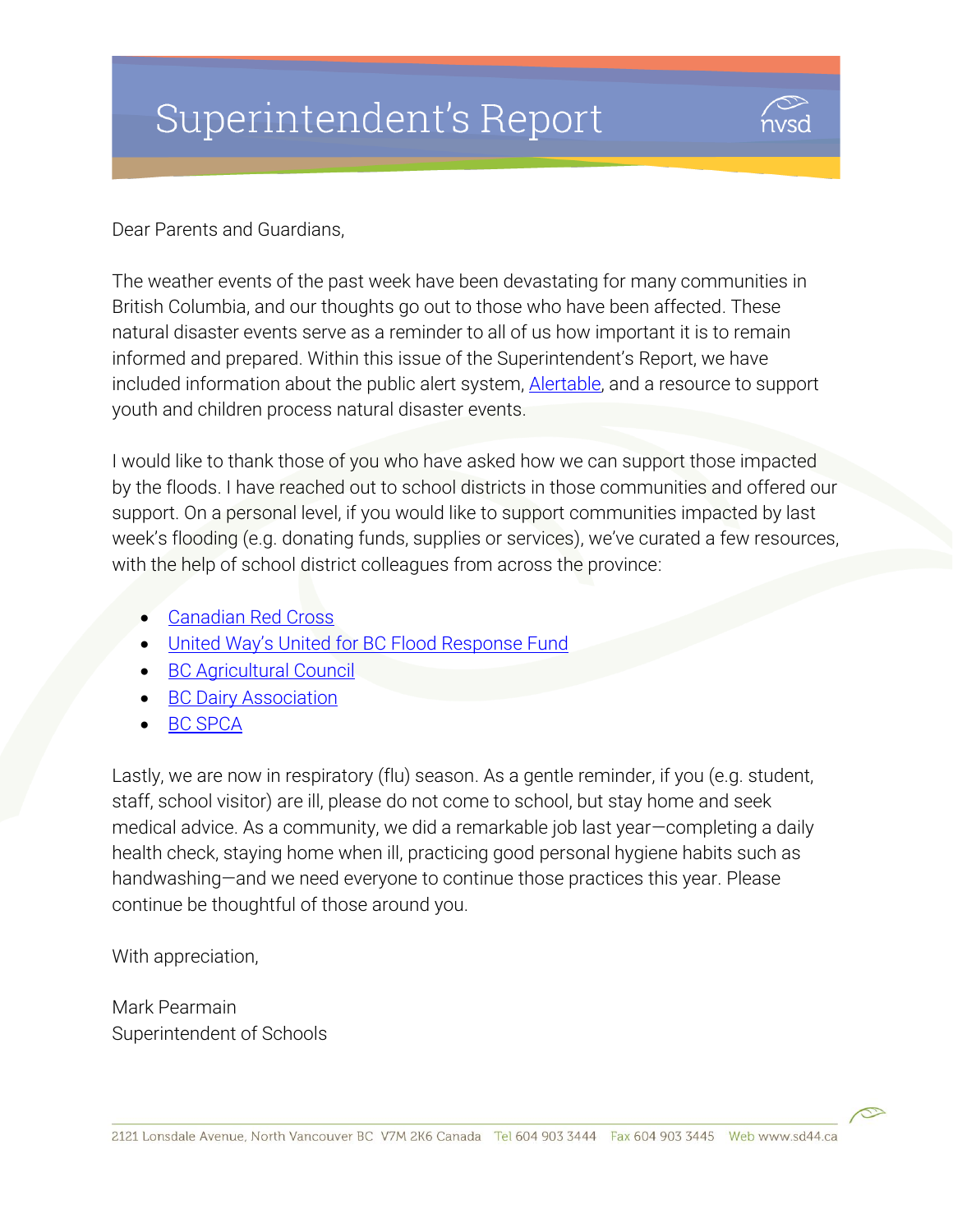

# In this Issue

#### Announcements

- Board of Education Chair and Vice Chair Update
- Argyle School Opening Video

#### Information

- Supporting Children and Youth during Natural Disaster Events
- *Alertable* Public Alerting System
- School Gatherings, Events and Spectators
- COVID-19 and International Travel Requirements

#### NVSD Events

- AFK Winter Holiday Print Sale begins November 26
- Public Board Meeting December 7
- **Explore & Create Saturday Art Program**
- Gordon Smith Gallery of Canadian Art: Beyond the Horizon

#### NVSD Registrations

- Artists for Kids' After School Art Registration open
- 2022/2023 Kindergarten Priority Placement Registration ends December 17

#### Community Initiatives

CNV Climate & Environment Strategy Survey closes November 26

#### Good News Stories from the NVSD

#### \*\*\*\*\*\*

### Announcements

### Board of Education Chair and Vice Chair Update

In accordance with NVSD Policies [101](https://www.sd44.ca/Board/PoliciesProcedures/Series100/Policy101/Pages/default.aspx#/=) and [104](https://www.sd44.ca/Board/PoliciesProcedures/Series100/Policy104/Pages/default.aspx#/=) and Section 67(4) of the *[School Act](https://www.bclaws.gov.bc.ca/civix/document/id/complete/statreg/96412_06)*, the annual election of Board Chair and Vice Chair was held at the November 16, 2021, Public Board Meeting. We are pleased to announce Trustee Kulvir Mann has been acclaimed Board Chair and Trustee Linda Munro Vice Chair. Trustees Mann and Munro will serve in their respective roles for the term commencing December 1, 2021.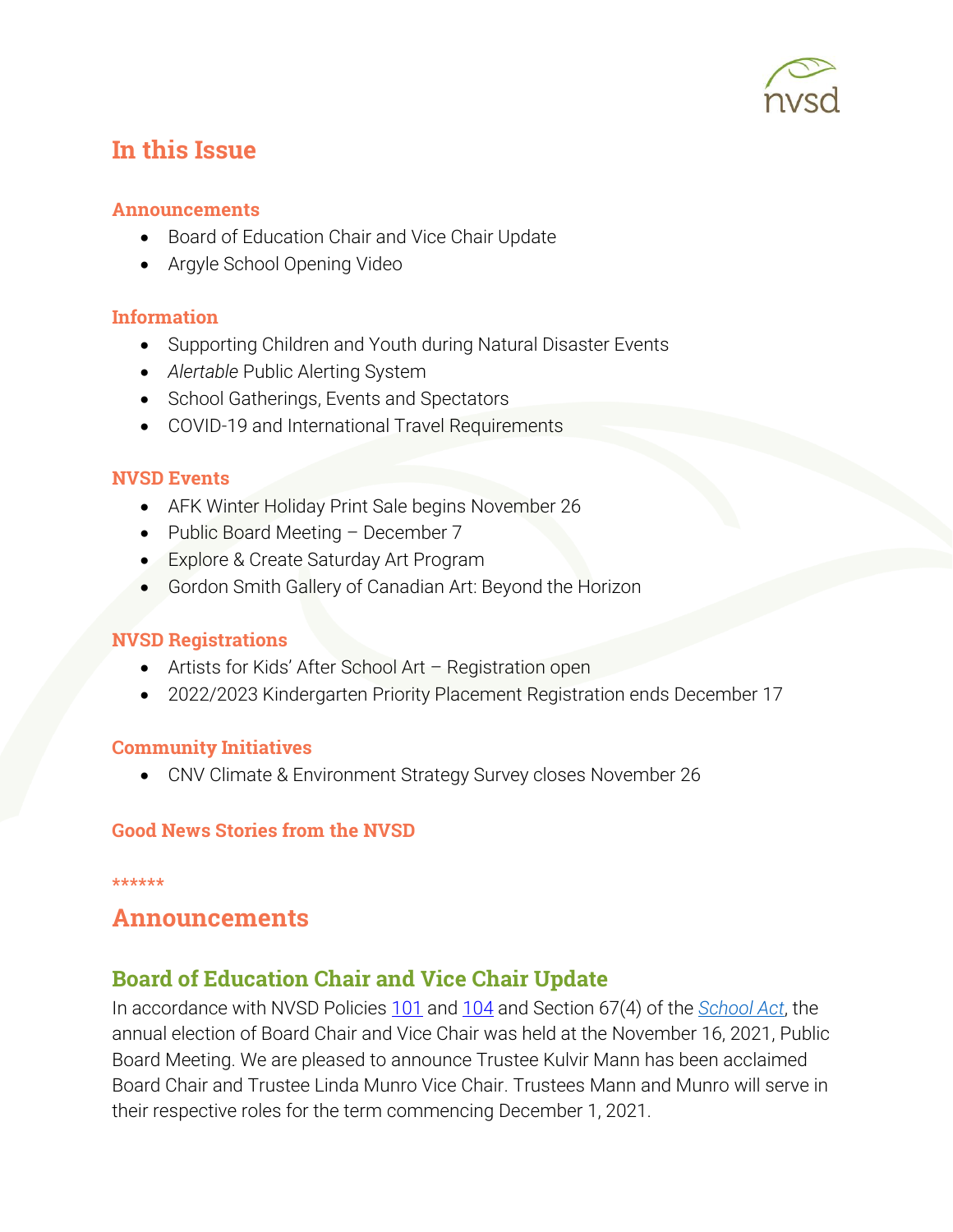

We would also like to acknowledge and thank Trustee George Tsiakos who for the past three years served the Board in a leadership capacity—two years as Vice Chair and the past year as Chair--and will now assume a Trustee role. Chair Tsiakos supported the Board and the school district's senior executive team through the development and launch of the 10-year strategic plan and COVID-19. *Thank you for your service to the North Vancouver School District!*

## Argyle School Opening Video

On Wednesday, October 13, 2021, the North Vancouver Board of Education hosted an official school opening for Argyle Secondary, which included the raising of the Kayachtn (welcome figure). We are pleased to share with you a 3-minute highlight [video](https://vimeo.com/647907920) of the event, and **photos**.

# Information

## Supporting Children and Youth during Natural Disaster Events

The Ministry of Education has created a new resource for educators, families and the wider community that includes suggestions and links to further resources to consider in responding to the mental health and well-being needs for those affected by recent events. The document also includes flood-specific resources. This resource is available through our [Social Emotional Learning and Mental Health](https://www.sd44.ca/sites/SEL/Parents/Pages/default.aspx#/=) website.

### Alertable Public Alerting System

Residents and visitors to the North Shore are encouraged to sign up for *Alertable,* which is used by [North Shore Emergency Management](https://nsem.ca/) (NSEM) to send out alerts for emergencies (e.g. severe weather, natural disasters, industrial hazards, transportation accidents or marine spills). Alerts will also be sent if one needs to evacuate, shelter-in-place or if there is an Amber Alert. To sign up, download the free **Alertable app for iOS** or Android [smartphones.](https://play.google.com/store/apps/details?id=com.artermobilize.alertable&hl=en_CA) Other options include text, email, phone, website and social media. Choose the solution that's right for you at **nsem.ca/alertable**.

### School Gatherings, Events and Spectators

Anyone (participant, staff, coach, parent, volunteer, official, spectator, etc.) who attends a school-organized event that takes place on school property (typically after-hours, indoors or outdoors) will be required to complete a daily health check and sign-in process. Signage, which includes a QR code, will direct guests to the designated spectator area.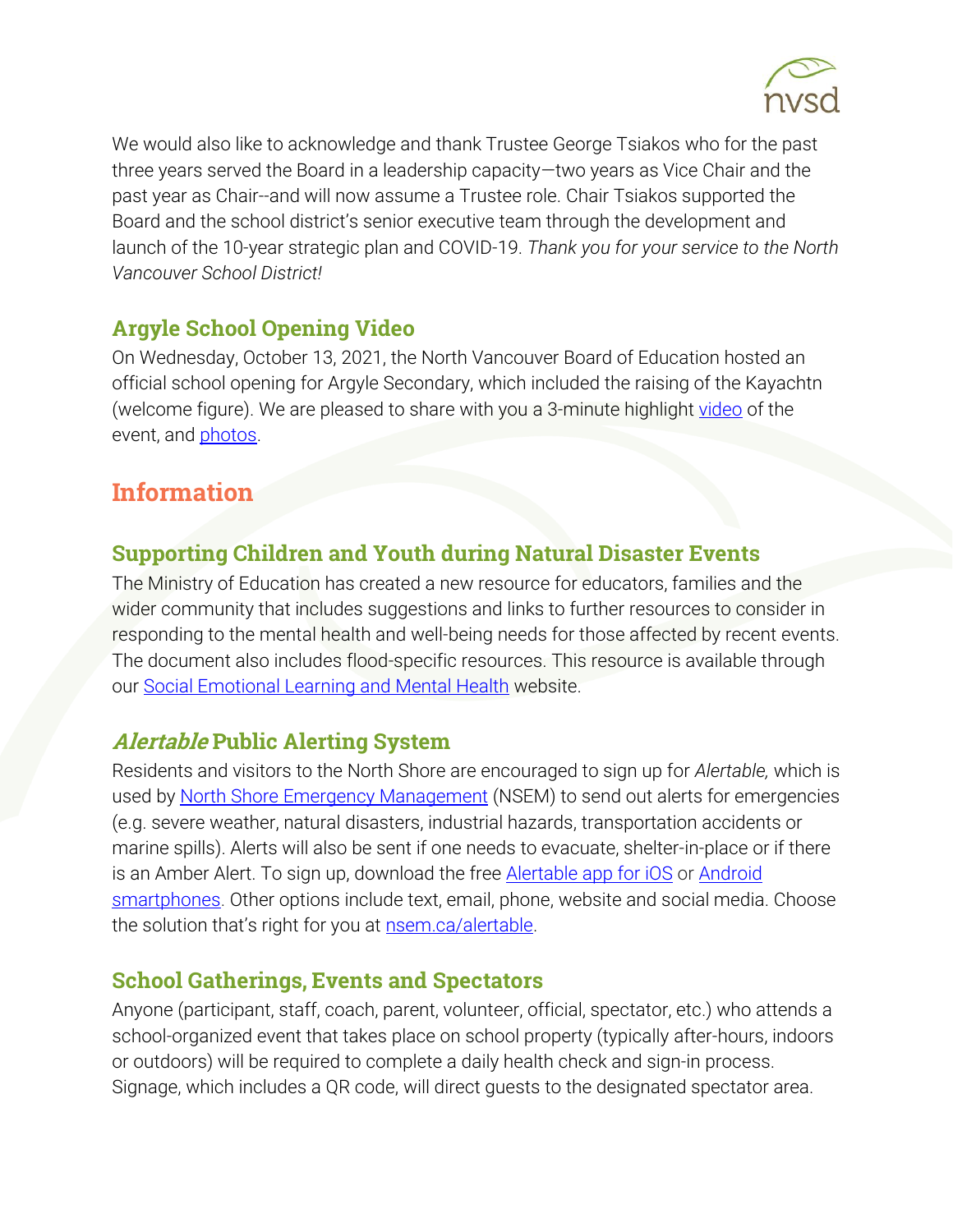

There will be limited spectators based on seated capacity. Your patience is appreciated as schools operationalize these requirements.

Note: Proof of vaccination is not required for student events and activities in K-12 schools [\(source\)](https://www2.gov.bc.ca/assets/gov/health/about-bc-s-health-care-system/office-of-the-provincial-health-officer/covid-19/covid-19-pho-order-gatherings-events.pdf).

Daytime visitors to a school (i.e. for routine school business) will continue to complete a daily health check and sign-in/sign-out at a school's main office.

## COVID-19 and International Travel Requirements

The federal government continues to outline requirements for people travelling internationally, including to the United States and Mexico:

- Students, staff and other adults who are **not fully vaccinated** and have travelled outside of Canada **cannot** attend school until a minimum 14 days after arrival, as part of [federal requirements.](https://travel.gc.ca/travel-covid/travel-restrictions/exemptions)
- **Fully vaccinated** students, staff and other adults who have travelled outside of Canada may quality for the [fully vaccinated traveler exemption.](https://travel.gc.ca/travel-covid/travel-restrictions/covid-vaccinated-travellers-entering-canada#vaccinated) Individuals qualified as fully vaccinated travelers are exempt from quarantine and from Day-8 testing.
- Specific information is also available on the [COVID-19 requirements for fully](https://www.canada.ca/en/public-health/services/publications/diseases-conditions/fully-vaccinated-travellers-without-covid-19-symptoms-returning-canada.html)  [vaccinated travelers and unvaccinated children](https://www.canada.ca/en/public-health/services/publications/diseases-conditions/fully-vaccinated-travellers-without-covid-19-symptoms-returning-canada.html) less than 12 years of age web page. This information is also available in multiple languages via a downloadable PDF; click **HERE** for the English version.

If you plan on travelling over the Winter Break, please take the time to carefully read these Government of Canada resources.

# NVSD Events

## AFK Winter Holiday Print Sale begins November 26

[Artists for Kids \(AFK\)](https://www.sd44.ca/school/artistsforkids/Pages/default.aspx#/=) is a unique, not-for-profit, self-sustaining art education program operated by the NVSD. AFK relies on donor support to offer a range of artist- and educator-led school and community programs, as well as scholarships for postsecondary Arts Education and bursaries for community programming, including direct support for its summer camp program.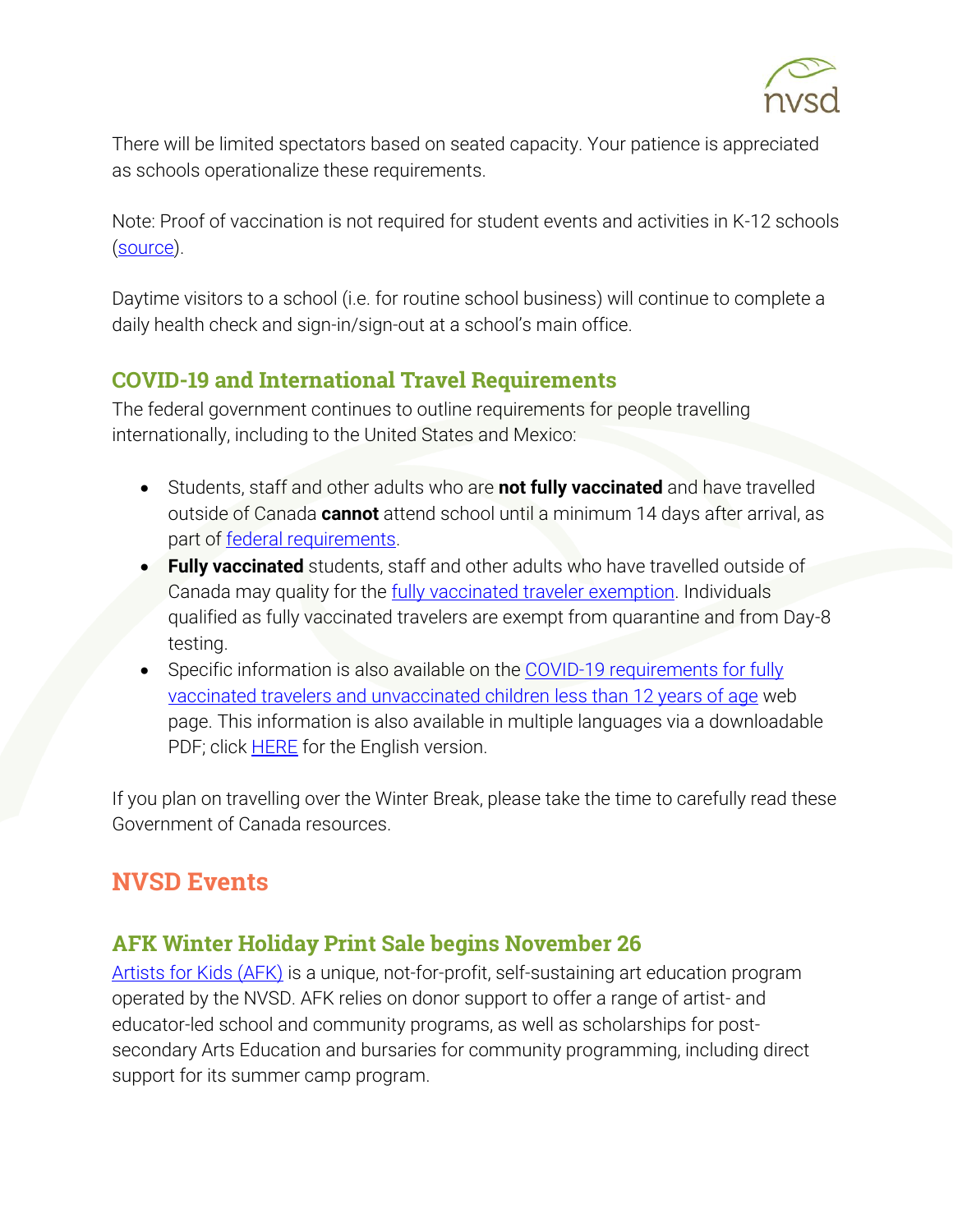

AFK's *Winter Holiday Sale* begins on Friday, November 26 (and ends on December 16) and offer a 25% discount on select AFK Limited Edition Prints. If you are looking to start or grow your collection of limited edition prints by some of Canada's most renowned artists, know that proceeds from your purchase will go toward supporting the next generation of artists. Click **HERE** for more information and to view AFK's print collection.

### Public Board Meeting – December 7

The next Board of Education Public Board Meeting takes place virtually on Tuesday, December 7 at 6:30 p.m. Visit our **Meetings & Minutes** page for information on how you can provide input and to review the agenda and board package (available on the Thursday afternoon preceding the public meeting).

### Explore & Create Saturday Art Program

Children aged 5 to 12 are invited to visit the Gordon Smith Gallery on Saturdays between 1 and 3 p.m. for art activities that are collage and drawing based and inspired by the current exhibition, *[Beyond the Horizon](https://www.sd44.ca/school/artistsforkids/Visit/Exhibitions/Pages/default.aspx#/=)*. Admission is by donation (\$5 suggestion per attendee) and parental/guardian supervision is required. Click **HERE** for more information.

## Gordon Smith Gallery of Canadian Art: Beyond the Horizon

This year's fall exhibition, *Beyond the Horizon*, is an expression that encourages us to consider what is "farther than the possible limit of sight, beyond what we can foresee, know or anticipate." It is both visual – what we see – and conceptual – what we know. The horizon as a metaphor provides us with an opportunity to challenge and evaluate our own ways of knowing. The artists in this exhibition expand conventional uses of materials and explore modes of making through collaboration with other artists and the land. Click **[HERE](https://www.sd44.ca/school/artistsforkids/Visit/Exhibitions/Pages/default.aspx#/=)** for more information, including gallery hours.

# NVSD Registrations

### Artists for Kids' After School Art – Registration open

Taught by art specialist teachers and assisted by secondary art students, AFK's After School Art classes provide students the opportunity to further their artistic ability and foster positive attitudes towards the visual arts. Registration for winter 2021 classes (virtual and in-person options available) is now open. Visit the [Artists for Kids website](https://www.sd44.ca/school/artistsforkids/learn/afterschoolart/Pages/default.aspx#/=) for more information and to register.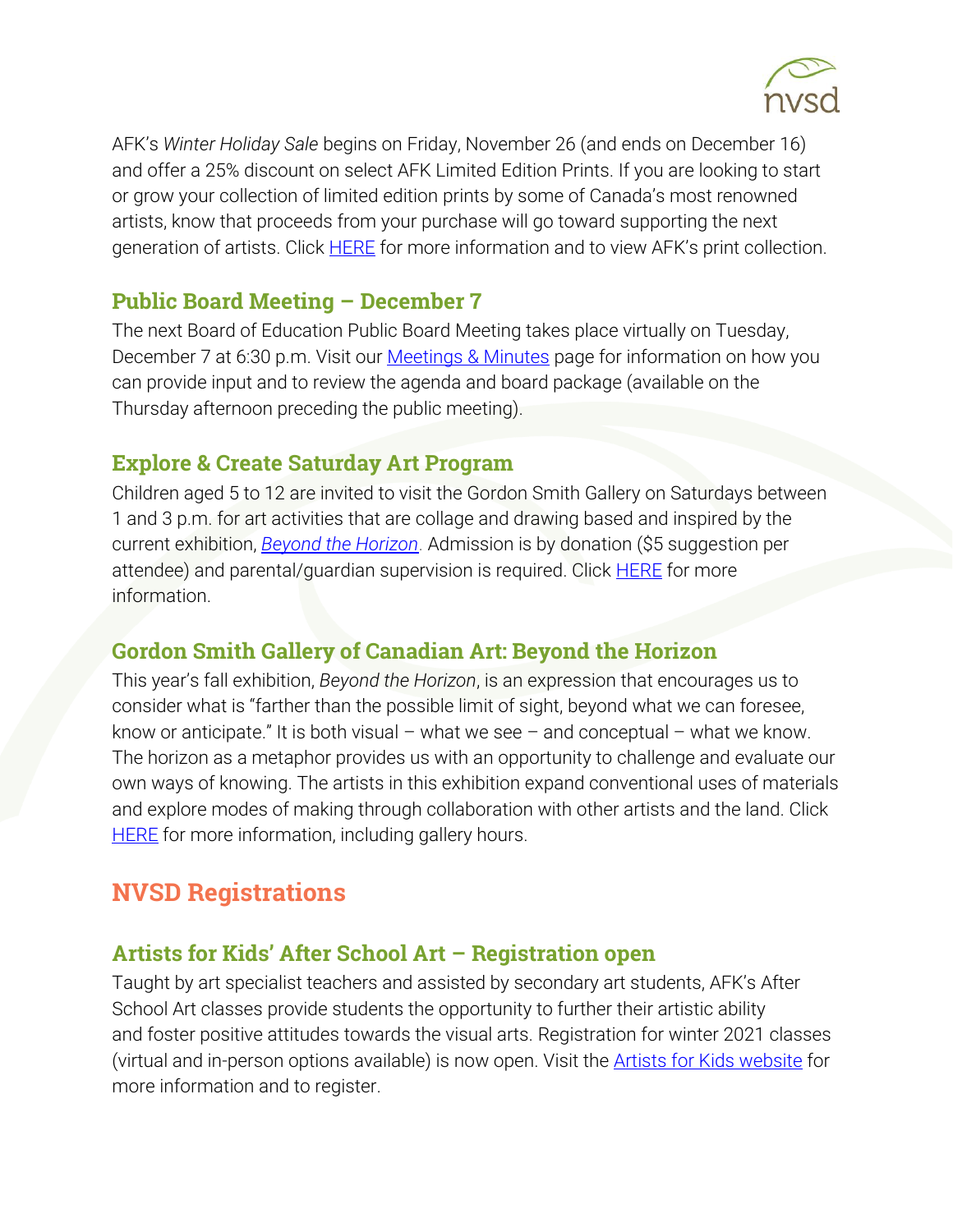

## 2022/2023 Kindergarten Priority Placement Registration ends December 17

Registration (priority placement) for children entering kindergarten in September 2022 (children born in 2017) is open until December 17, 2021. Parents/legal guardians must book an appointment using our online booking system to register their child *in person* for kindergarten. Detailed instructions on the registration process, including forms and documentation required, are available **HERE**.

An informational kindergarten orientation presentation is available [HERE.](https://www.sd44.ca/ProgramsServices/earlylearning/kindergarten/Pages/default.aspx#/=)

# Community Initiatives

## CNV Climate & Environment Strategy Survey closes November 26

The City of North Vancouver is developing a Climate and Environment Strategy (CES) to eliminate carbon pollution and promote a healthy environment. The CES will be the City's playbook for planning and making decisions that prioritize the climate and environment today and over the next decade. Click [HERE](https://letstalk.cnv.org/environment) to learn more about the strategy and share your feedback via the City's online survey, which closes at 4 p.m., Friday, November 26.

# Good News Stories from the NVSD

Visit the [Learn, Share & Grow Blog](https://www.sd44.ca/District/LearnShareGrow/default.aspx#/) and [News & Announcements](https://www.sd44.ca/Pages/newsarchive.aspx?ListID=d00680b1-9ba1-4668-9328-d82dd27dacd4) section of our website to stay informed on the good work that is happening here. *Enjoy!*

- Carson Graham Eagles land berth in provincial semifinals at BC Place (North Shore [News article\)](https://www.sd44.ca/Pages/newsitem.aspx?ItemID=1038&ListID=d00680b1-9ba1-4668-9328-d82dd27dacd4&TemplateID=Announcement_Item#/=)
- Growing local food literacy at Cheakamus [\(NVSD blog post\)](https://www.sd44.ca/District/LearnShareGrow/default.aspx#/view/660)
- Lynn Valley pro-d focuses on wellness and outdoor education [\(NVSD blog post\)](https://www.sd44.ca/District/LearnShareGrow/default.aspx#/view/661)
- New school board chair acclaimed in North Vancouver [\(North Shore News article\)](https://www.sd44.ca/Pages/newsitem.aspx?ItemID=1037&ListID=d00680b1-9ba1-4668-9328-d82dd27dacd4&TemplateID=Announcement_Item#/=)
- North Shore teams sweep podium at cross-country running provincial championships [\(North Shore News article\)](https://www.sd44.ca/Pages/newsitem.aspx?ItemID=1035&ListID=d00680b1-9ba1-4668-9328-d82dd27dacd4&TemplateID=Announcement_Item#/=)
- Environmental stewardship at Eastview Elementary [\(NVSD blog post\)](https://www.sd44.ca/District/LearnShareGrow/default.aspx#/view/659)
- Lynn Valley student wins LGH Foundation Christmas card contest with 'whimsical' design [\(North Shore News article\)](https://www.sd44.ca/pages/newsitem.aspx?ItemID=1032&ListID=d00680b1-9ba1-4668-9328-d82dd27dacd4&TemplateID=Announcement_Item#/=)
- North Vancouver's Savannah Bauder named Canada West rugby player of the year (NVSD alumna; [North Shore News article\)](https://www.sd44.ca/pages/newsitem.aspx?ItemID=1031&ListID=d00680b1-9ba1-4668-9328-d82dd27dacd4&TemplateID=Announcement_Item#/=)